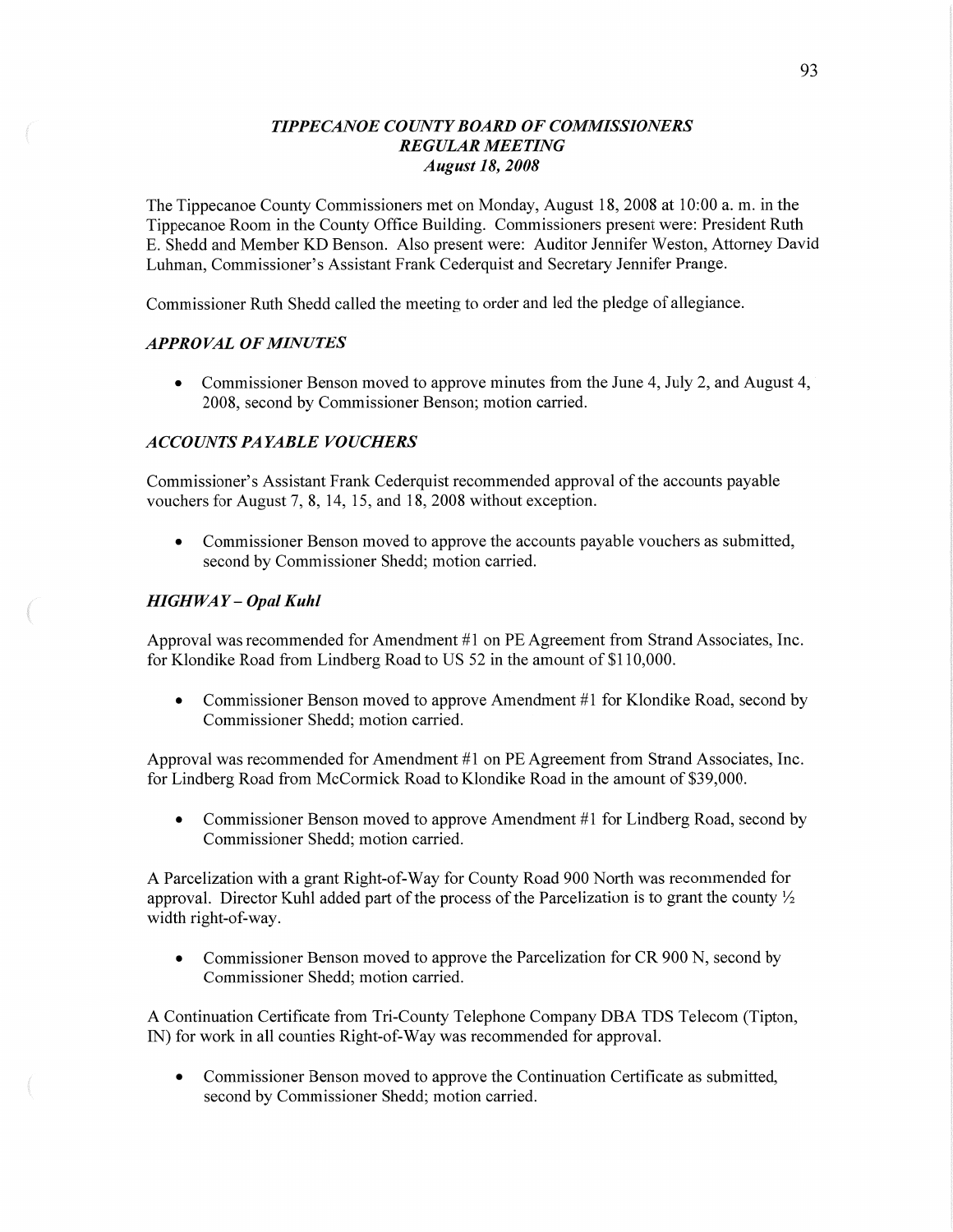Director Kuhl requested approval of an agreement for Professional Engineering Services for a Feasibility Study for the replacement of Bridge #527 on US 231 over Big Wea Creek with DLZ Indiana, **LLC.** 

**0** Commissioner Benson moved to approve the agreement for Professional Engineering Services as presented, second by Commissioner Shedd; motion carried.

## *AMBULANCE BIDS*

Commissioner Benson reported the County Council has not approved funding for additional ambulances for the Tippecanoe Emergency Ambulance Service. The EMS Advisory Committee has recommended to the Commissioners they lease/purchase five additional ambulances to add to the fleet. The committee intends to meet with the Council to provide further information; the committee will then make another recommendation before the bid expires. Commissioner Benson suggested delaying the award until the committee has had a chance to meet with the council. She recommended postponing it until the Commissioners September 2, 2008 regular meeting.

## **Public Hearing;** Subdivision **Variance — S-4059** LDS **Subdivision (Major** Preliminary **Plat): A variance** to **waive** the **required** half-Width **road** improvements for the CR 450 **S frontage.**

Joe Bumbleberg, Ball, Eggleston, Bumbleberg, & McBride spoke on behalf of the petitioner. The variance request is to waive the required  $\frac{1}{2}$  width of the road improvements for CR 450 South with 350 feet of frontage on the road.

Highway Director Opal Kuhl reported CR 450 South was improved in 2007; at that time the county decided all improvements on the road were complete. If the city decides to annex the area, they are able to install curbs and utilities.

#### Public Comment

None

 $\overline{\phantom{a}}$ 

**0** Commissioner Benson moved to approve Subdivision Variance 8-4059 as submitted, second by Commissioner Shedd; motion carried.

## *GRANTS* **—** *Laurie Wilson*

Grant Coordinator Laurie Wilson requested permission to accept grant funds for Superior Court 3 in the amount of \$2,000. The grant from the Coalition for a Safe and Drug Free Tippecanoe County for drug screen fees and incentives.

**0** Commissioner Benson moved to accept the grant **funds** from the Drug Free Coalition of Tippecanoe County, second by Commissioner Shedd; motion carried.

Permission was also requested to accept funds from the Drug Free Coalition of Tippecanoe County for Juvenile Alternatives in the amount of \$2,057.

**0** Commissioner Benson moved to accept the grant funds from the Drug Free Coalition, second by Commissioner Shedd; motion carried.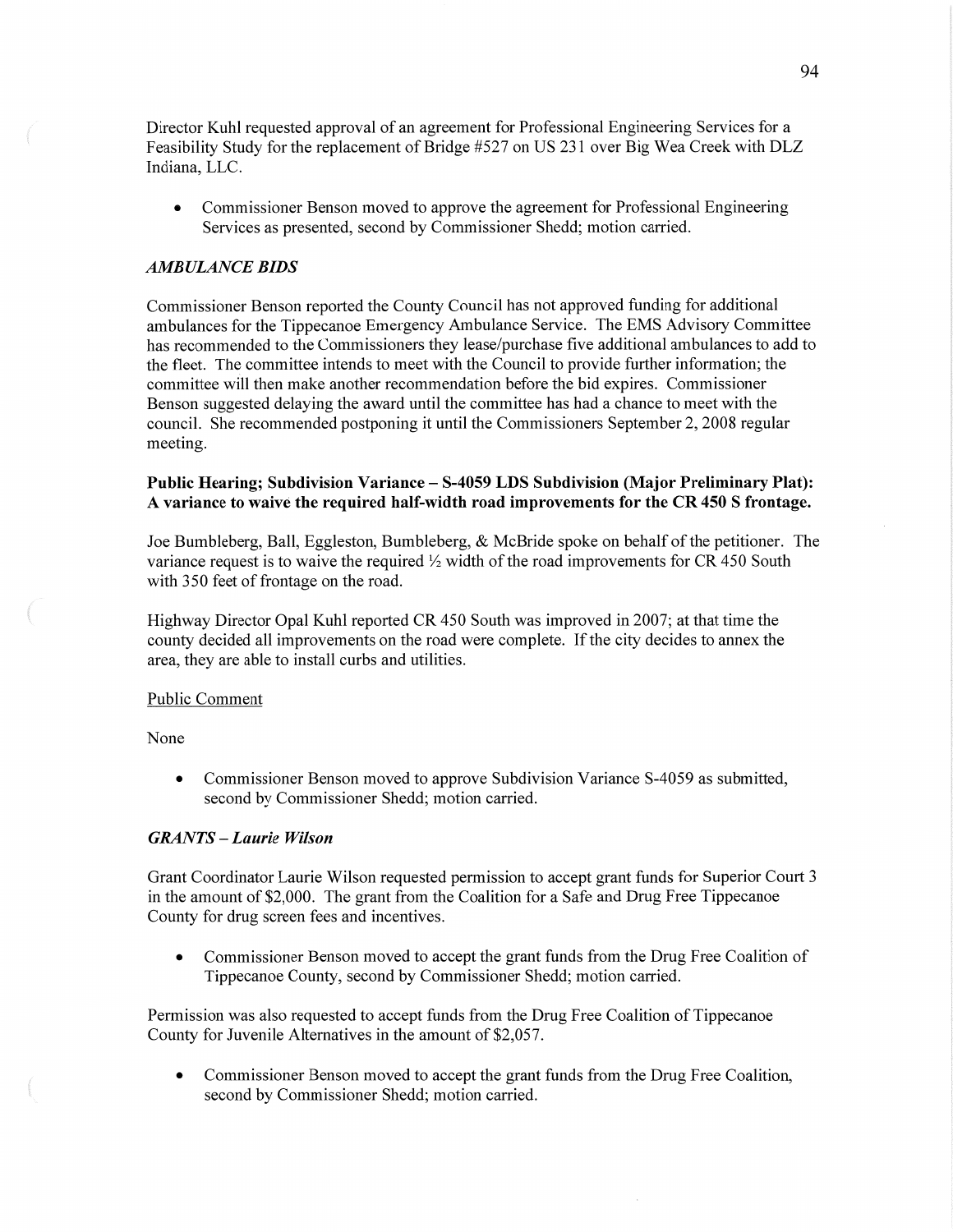Permission was requested to receive funds, also from Drug Free Coalition of Tippecanoe County, for Court **Services.** They will receive \$10,877 for drug and alcohol test and **supplies.** 

**0** Commissioner Benson moved to accept funds from the Drug Free Coalition of Tippecanoe County for Court Services, second by Commissioner Shedd; motion carried.

Ms. Wilson also requested permission to accept funds from the Drug Free Coalition of Tippecanoe County for the Prosecutor. They will receive \$23,966 to be used for surveillance equipment and training for the Drug Task Force Team.

**0** Commissioner Benson moved to accept the grant funds from the Drug Free Coalition of Tippecanoe County, second by Commissioner Shedd; motion carried.

Permission was requested to receive funds from the EMPG grant for \$65,942.71. This is a partial salary reimbursement for the TEMA Director and employees.

**0** Commissioner Benson moved to accept the grant funds from EMPG for TEMA, second by Commissioner Shedd; motion carried.

Grant Coordinator Laurie Wilson requested permission to apply for a **CASA** grant fiom the Indiana Supreme Court CAPTA Grant. This is for collaboration with Department of Child Services to provide quality and timely services to children and families in Indiana.

**0** Commissioner Benson moved to grant approval to apply for the **CAPTA** grant, second by Commissioner Shedd; motion carried.

# *REVISION T 0 COMPUTER* USA GE AND *SECURITY POLICY* — *Diane Hawkins*

Director Diane Hawkins requested approval for changes made to the Personnel Policy. She confirmed the **MITS** Advisory Board has reviewed and discussed the changes as follows:

Change "will" to "may" in several areas Password Security **-** 5 unsuccessful attempts before lockout Logout time **-** 15 minutes instead of 60 Remove references to outdated technology Approved software for the county Laptop Usage for those assigned a county—owned laptop Wireless **Access** for public

Commissioner Shedd suggested the Department Heads have the opportunity to review the policy before it is approved by the commissioners.

## *YOUTH* SER *VICES UPDATE* **—** *Rebecca Humphrey*

Director Humphrey reported Design Development of the Juvenile Justice Facility will be presented at the September 2, 2008 meeting. The Phase 11 Environmental study is complete for the Duncan Road property; she will **attend** the Board of Zoning Appeals meeting in September for a rezoning request.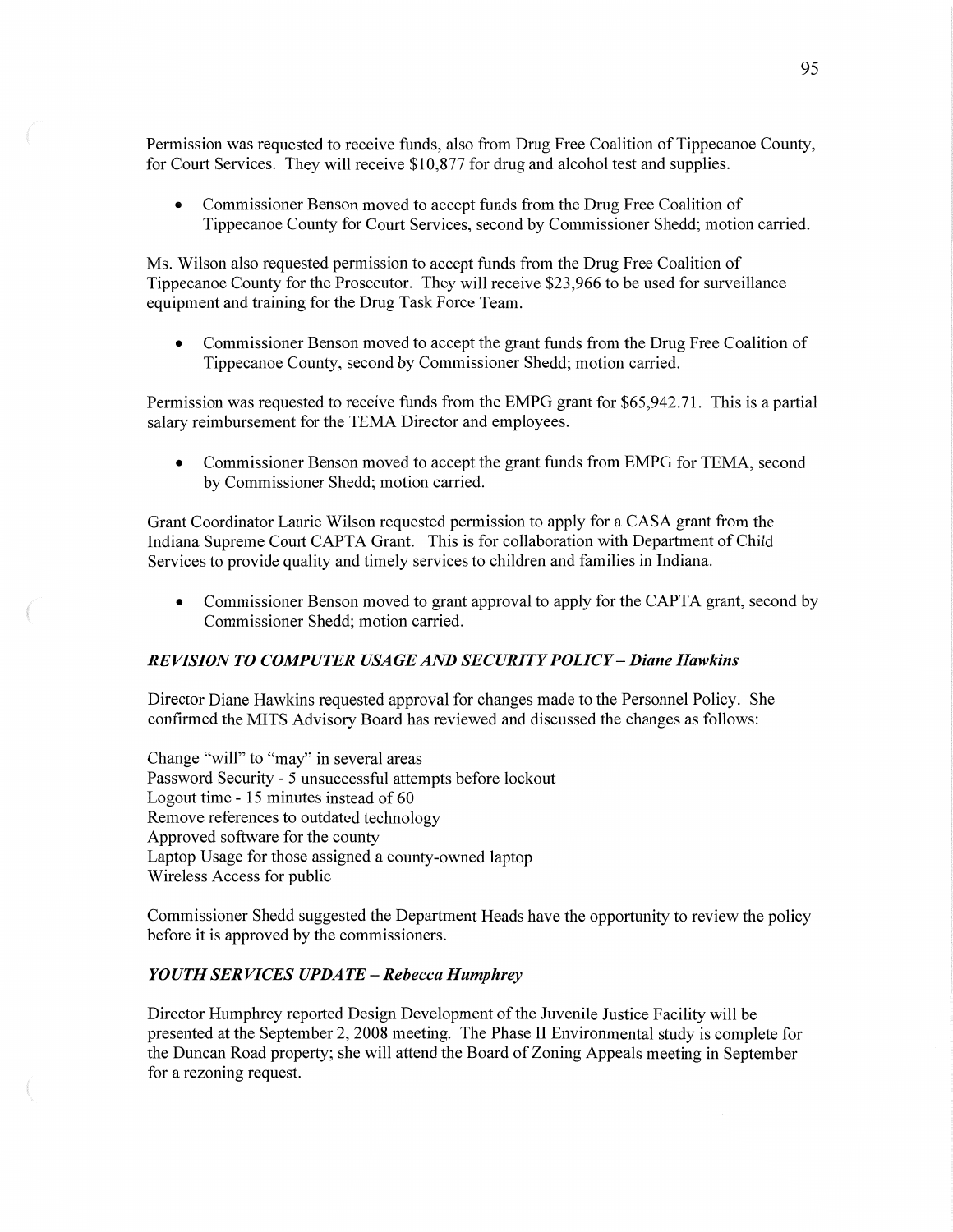## *BUILDING COMMISSION* **—** Ken *Brown*

#### Unsafe Structure

Building Inspector Ken Brown presented pictures of the Helen Johnson property on South 9<sup>th</sup> Street for review. The commissioners had recommended the property be demolished and cleaned up by August 18, 2008. Inspector Brown reported 90% of the building has been demolished but not removed from the property. Attorney Luhman suggested the Building Commission notify the owners of a public hearing at the September 2, 2008 at 10:00 a.m. If the owners don't comply, the county has the authority to remove the debris from the property and bill the homeowner.

**0** Commissioner Benson moved to continue the hearing on the unsafe structure until the September 2, 2008 meeting and notify the homeowners that significant progress should be made by September 2, 2008, second by Commissioner Shedd; motion carried.

## *HEALTH* **—** Ron *Cripe*

Health Administrator Ron Cripe requested approval of a lease agreement between the Sisters of St. Francis Health Services, Inc. also known as St. Elizabeth Regional Health and the Board of Commissioners. The lease agreement is for space near St. Elizabeth Hospital for the WIC Program to provide services for women, infants, and children. The lease will run from October 1, 2008 through September 30, 2013 for \$27,626 and will increase 2% on October  $1<sup>st</sup>$  of each year.

**0** Commissioner Benson moved to approve the lease agreement between Tippecanoe County Commissioners and the Sisters of St. Francis Health Services, second by Commissioner Shedd; motion carried.

## INT *ERLOCAL AGREEMENT DISSOL VING WABASH RIVER PARKWAY COMMISSION*

Attorney Dave Luhman described the Wabash River Parkway Commission previously established in the 1980's with Lafayette, West Lafayette, and Tippecanoe County. The purpose of the commission was to enhance the use of the corridor and the duties have been taken over by the Wabash River Enhancement Corporation. All three entities have agreed the Wabash River Parkway Commission be dissolved. Once the commissioners, council, and the Lafayette/West Lafayette Cities' Board of Works agree to dissolve, the commissioners will adopt a formal ordinance to dissolve the commission.

**0** Commissioner Benson moved to approve the agreement dissolving the Wabash River Parkway Commission, second by Commissioner Shedd; motion carried.

# *RATIFICATION* OF *PATRIOT ENGINEERING AGREEMENT* FOR *ADDITIONAL*  **GEOTECHNICAL SERVICES**

Attorney Luhman explained additional geotechnical work will be completed on the Duncan Road facility to ensure the building plan fits the site. The agreement had been previously approved by Commissioner Shedd and should now be ratified at a public meeting.

*0* Commissioner Benson moved to ratify the engineering agreement with Patriot Engineering for additional Geotechnical Services for \$10,375, second by Commissioner Shedd; motion carried.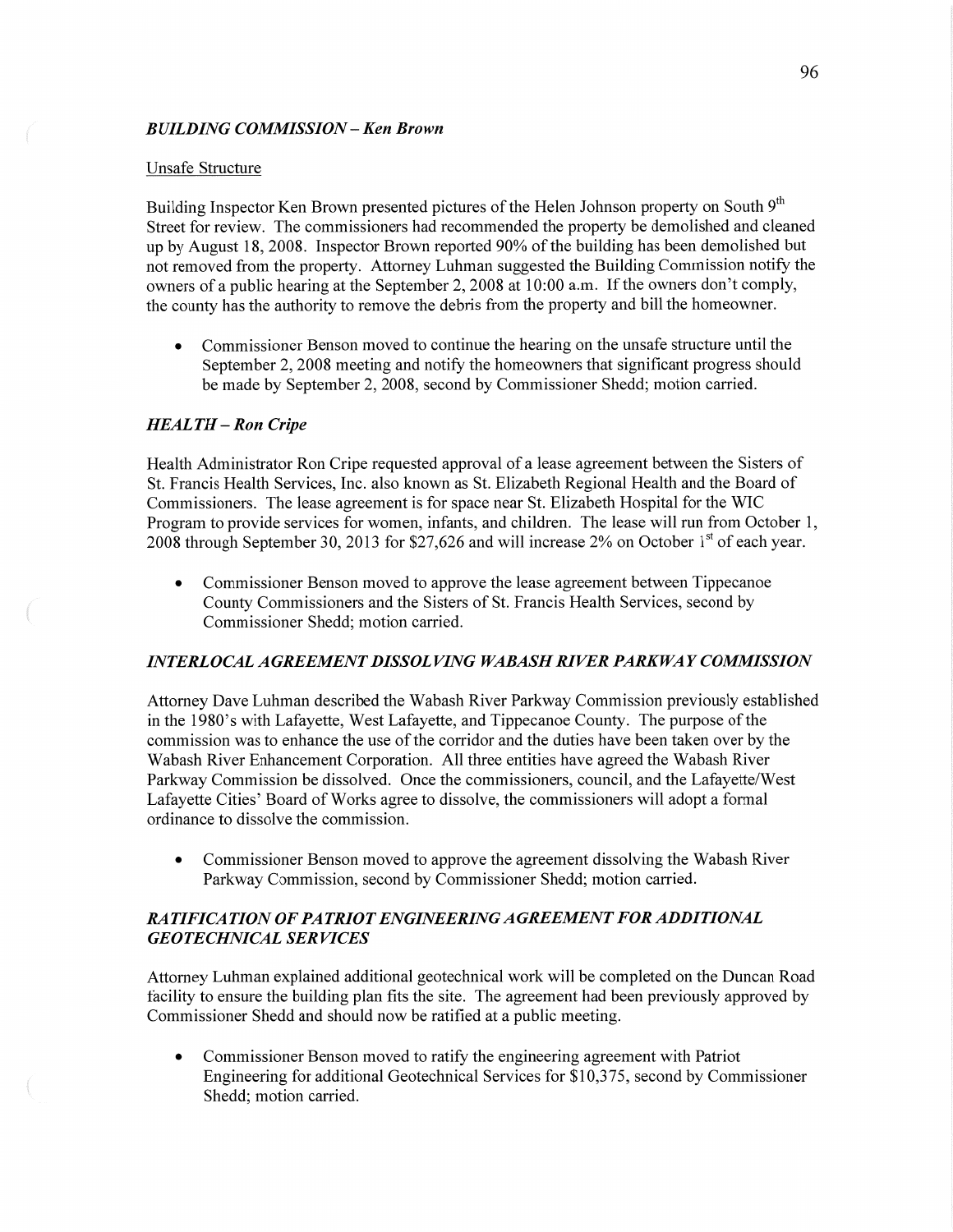## **APPOINTMENT TO THE COMMON WAGE BOARD**

**0** Commissioner Benson moved to appoint A1 Parker to the Purdue University Common Wage Board for various projects, second by Commissioner Shedd; motion carried.

# *APPOINTMENT* T0 *PROPERTY* TAX *ASSESSMENT BOARD* OF *APPEALS (PTABOA)*

County Assessor **Samantha** Steele confirmed HE 1001 has removed the County Assessor as **<sup>a</sup>** voting member of the PTABOA. She recommended Kevin B01, from FC Tucker, be appointed to the board. Mr. B01 has experience with commercial real estate and Assessor Steele suggested it would be good asset for the board.

**0** Commissioner Benson moved to appoint Kevin B01 to the PTABOA board, second by Commissioner Shedd; motion carried.

## *UNFINISHED/NEW BUSINESS*

## Bid Award

Exterior Veneer Project for Community Corrections

Scott Carnegie recommended the commissioners accept the low bid received from JR Kelly Company, Inc. for \$283,300 as the base bid for the project.

**0** Commissioner Benson moved to accept the bid from JR Kelly Company, Inc. for the Community Corrections project, second by Commissioner Shedd; motion carried.

## Domestic Violence Fatality Review **Team**

Danielle Gaylord from the YWCA spoke regarding the Domestic Violence Fatality Review **Team.** The team will be comprised of 15 members to review homicides or suicides which are a direct result of domestic Violence. The team will then identify gaps in the system and establish policies & procedures to prevent re-occurring incidents. The Core Team is comprised of direct service providers that will have contact with Victims and the Discretionary **Team** is comprised of individuals that may have direct contact with Victims. The commissioners will be asked to appoint members at a future meeting.

## *REPORTS* ON *FILE*

Clerk's Office

# *PUBLIC COMMENT*

None

**0** Commissioner Benson moved to adjourn.